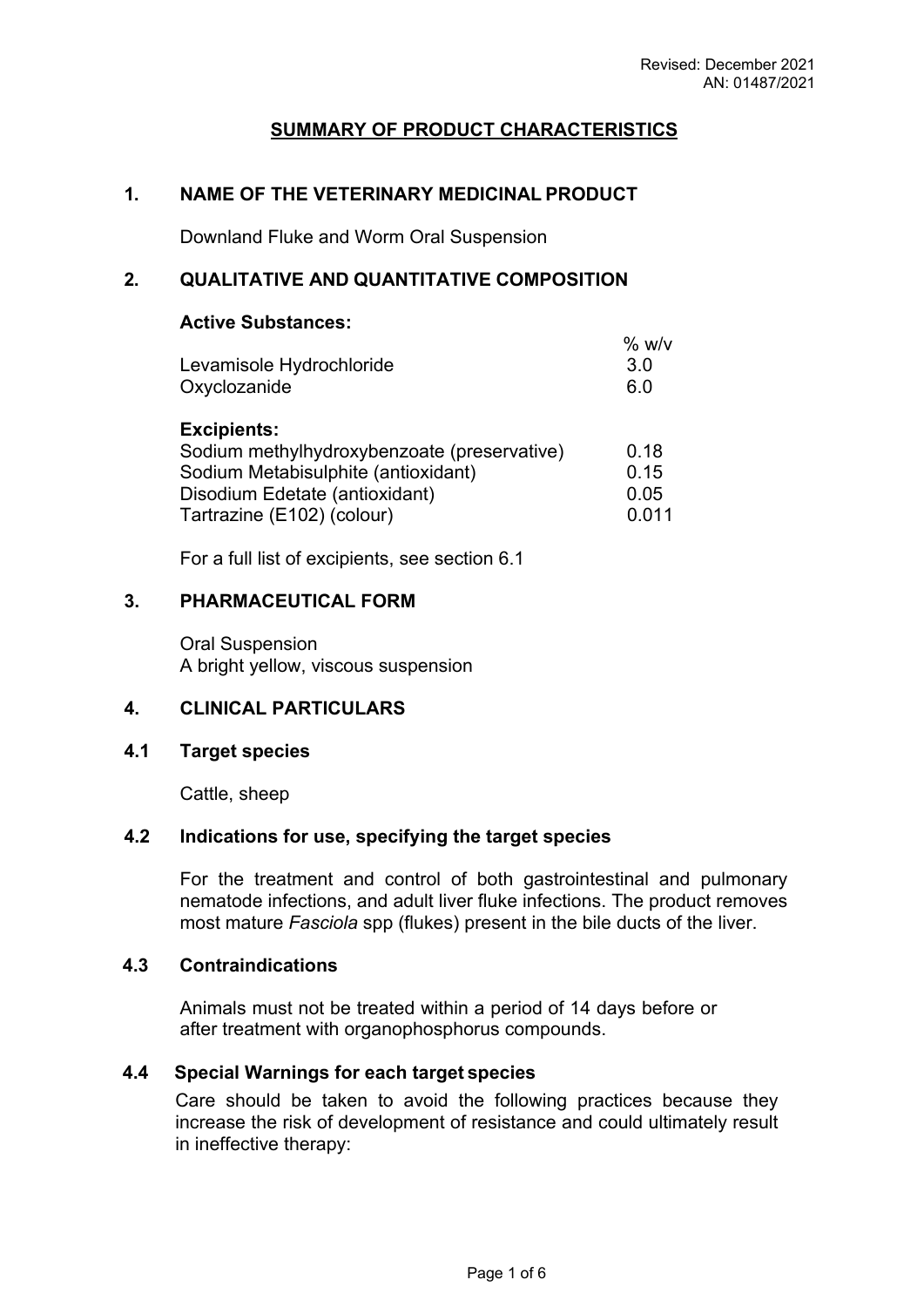- Too frequent and repeated use of anthelmintics from the same class, over an extended period of time.
- Underdosing, which may be due to underestimation of body weight, misadministration of the product, or lack of calibration of the dosing device (if any)

Suspected clinical cases of resistance to anthelmintics should be further investigated using appropriate tests (e.g. Faecal Egg Count Reduction Test). Where the results of the test(s) strongly suggest resistance to a particular anthelmintic, an anthelmintic belonging to another pharmacological class and having a different mode of action should be used.

Resistance to levamisole has been reported in *Teladorsagia*, *Cooperia*  and *Trichostrongylus* species in sheep in a number of countries, including the EU. There are reports of resistance in *Haemonchus* in sheep outside the EU. Resistance to levamisole has been reported in *Teladorsagia*  species in cattle in developed countries such as New Zealand. Therefore the use of this product should be based on local (regional, farm) epidemiological information about susceptibility of nematodes and recommendations on how to limit further selection for resistance to anthelmintics.

To date, no resistance to oxyclosanide has been reported. The use of this product should be based on local (regional, farm) epidemiological information about susceptibility of trematodes and recommendations on how to limit further selection for resistance to anthelmintics.

## **4.5 Special precautions for use**

i Special precautions for use in animals

Care should be taken to estimate accurately the liveweight of animals to be treated. Animals should not be dosed as per the heaviest animal in the group. It is important that the container is shaken before use. After treatment, animals should be moved to clean pasture in order to prevent re-infection. Veterinary advice should be sought on appropriate dosing programmes and stock management to achieve adequate parasite control and reduce the likelihood of anthelmintic resistance developing. Veterinary advice should be sought if the product does not achieve the desired clinical effect since other diseases, nutritional disturbances or anthelmintic resistance may be involved.

ii. Special precautions to be taken by the person administering the veterinary medicinal product to animals

Do not eat, drink or smoke when using this product. Wash splashes from eyes and skin immediately. Remove any contaminated clothing immediately. Wash hands and exposed skin after handling this product,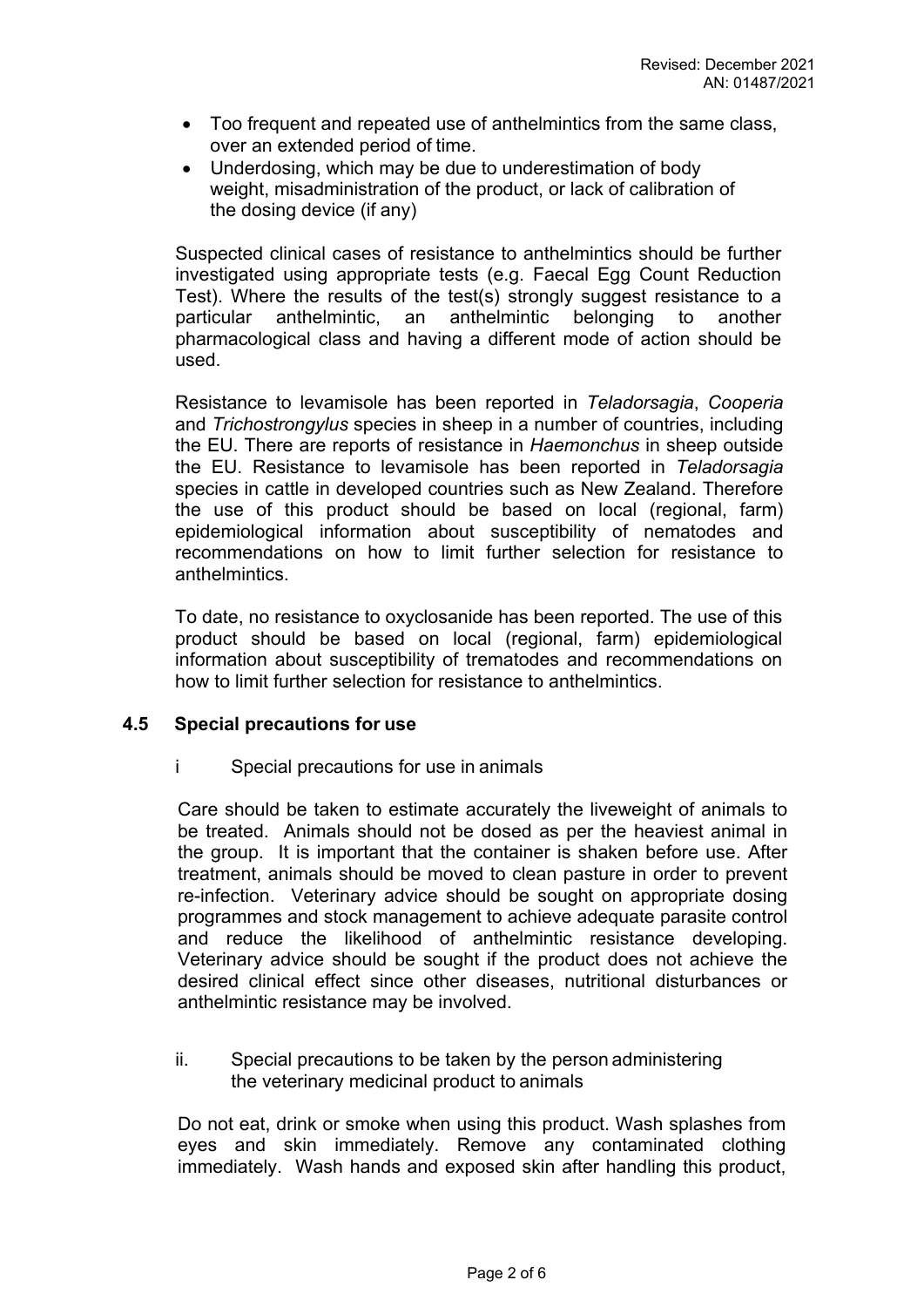and before meals. Levamisole can cause idiosyncratic reactions and serious blood disorders in a very small number of people. If symptoms such as dizziness, nausea, vomiting or abdominal discomfort are

experienced when using this product, or sore mouth/throat or fever occur shortly afterwards, then medical advice should be sought immediately.

#### **4.6 Adverse reactions (frequency and seriousness)**

At normal oxyclozanide dose levels, cattle may show slight softening of the faeces with the occasional animal showing increased frequency of defecation and transient inappetence. Rarely, animals may also display signs of ataxia, incoordination, recumbency and depression.

Additionally, rarely, sheep may show an allergic reaction such as submandibular oedema, ear flap oedema and swelling of the head. If such a reaction occurs, appropriate treatment should be administered without delay. Such reactions may evolve to a more severe condition (anaphylaxis), which may be life-threatening.

The frequency of adverse reactions is defined using the following convention:

- rare (more than 1 but less than 10 animals in 10,000 animals treated)

#### **4.7 Use during pregnancy, lactation or lay**

The product can be safely administered to pregnant or lactating animals. However care should be taken when treating heavily pregnant animals, and animals under stress from adverse weather conditions, poor nutrition, penning, handling etc.

#### **4.8 Interaction with other medicinal products and other forms of interaction**

Cattle must not be treated within a period of 14 days before or after treatment with organophosphorus compounds.

#### **4.9 Amounts to be administered and administration route**

Thoroughly shake the container well before use to ensure that the two active substances are homogeneously resuspended and therefore the animals receive the correct dose.

Dosing must be carried out using a suitable gun system, at a rate of 7.5 mg/kg bodyweight levamisole hydrochloride and 15 mg/kg bodyweight oxyclozanide achieved by administering 2.5 ml per 10 kg bodyweight in cattle and 0.5 ml per 2 kg bodyweight in sheep.

To ensure administration of a correct dose, body weight should be determined as accurately as possible; accuracy of the dosing device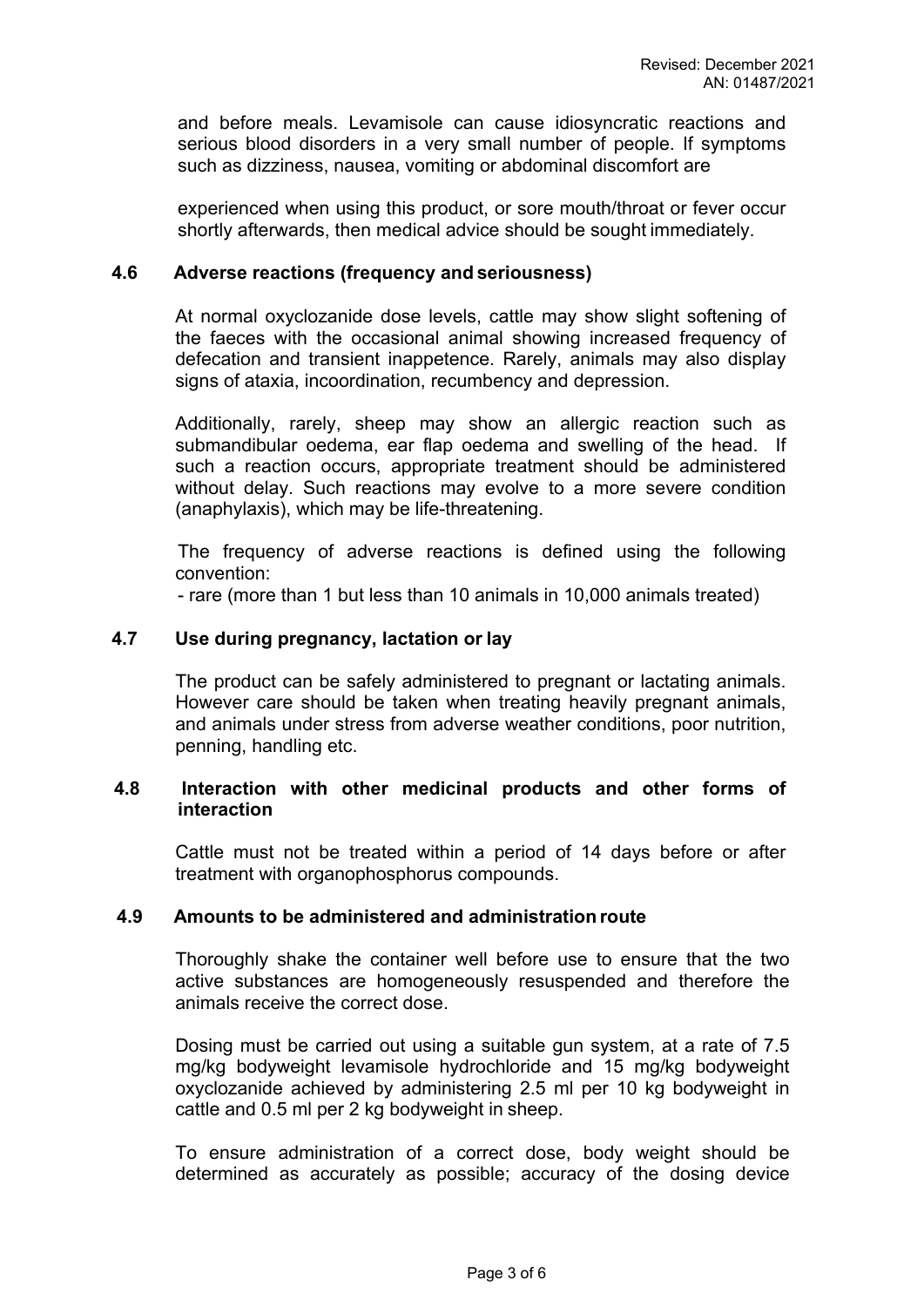should be checked. Animals should be dosed according to their individual weight, and not dosed as per the heaviest animal in the group, otherwise signs of overdose may occur (see section 4.10).

Do not mix with other products.

## **4.10 Overdose (symptoms, emergency procedures, antidotes), if necessary**

Do not overdose. If recommended dosages are exceeded, animals may exhibit signs of overdosage and toxicity. The effects of levamisole overdosage include impaired motor function i.e. muscle tremors, head shaking, increased salivation, facial swelling, oedema, scouring and in most severe cases, death. These effects are transient and more likely to be found in cattle than in sheep.

Oxyclozanide may produce inappetence and loss of bodyweight, dullness and some loosening of faeces in sheep, and possible diarrhoea. The effects are occasionally enhanced in animals with severe liver damage and/or dehydration at the time of dosing.

## **4.11 Withdrawal period**

Cattle (meat & offal): 5 days Sheep (meat & offal): 5 days

This product must not be used in cattle and sheep producing milk for human consumption.

# **5. PHARMACOLOGICAL PROPERTIES**

**Pharmacotherapeutic group:** Anthelmintic

**ATC Vet Code:** QP 52 AE 51

## **5.1 Pharmacodynamic properties**

Levamisole is an imidazothiazole that acts by interfering with parasite nerve transmission causing muscular paralysis. It is effective against adult and immature gastrointestinal roundworm and lungworm infections. Oxyclozanide is a salicylanilide, which is mainly active against adult liver flukes. It is distributed to the liver, kidney and intestines and is excreted in the bile.

## **6. PHARMACEUTICAL PARTICULARS**

#### **6.1 List of excipients**

Sodium Methyl Hydroxybenzoate Sodium **Metabisulphite** Disodium Edetate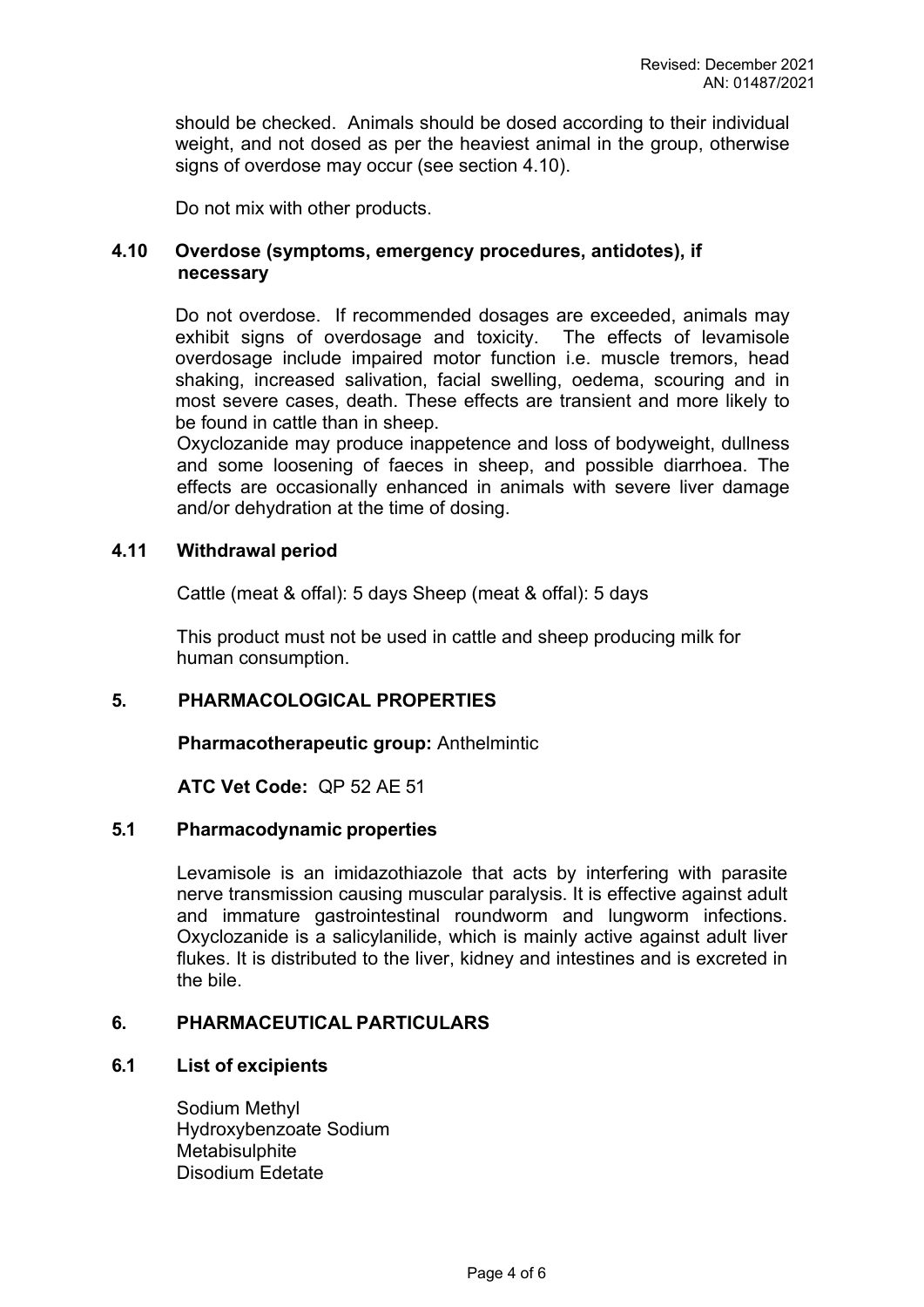Dihydrate Tartrazine (E102) Sodium Citrate Dihydrate Citric Acid **Anhydrous** Polysorbate 80 Xanthan Gum Antifoam M30 **Water** Purified

# **6.2 Major Incompatibilities**

None known

## **6.3 Shelf life**

Shelf life of the veterinary medicinal product as packaged for sale: 2 years.

# **6.4 Special precautions for storage**

Do not store above 25ºC. Protect from light.

## **6.5 Nature and composition of immediate packaging**

White, opaque low density polyethylene flexipacks of 1.0, 2.5 and 4.0 litres, with white wadded polypropylene caps (screw-fit).

Not all pack sizes may be marketed.

#### **6.6 Special precautions for the disposal of unused veterinary medicinal product or waste materials derived from the use of such products**

Any unused veterinary medicinal product or waste materials derived from such veterinary medicinal products should be disposed of in accordance with local requirements.

## **7. MARKETING AUTHORISATION HOLDER**

Norbrook Laboratories Limited Station Works **Newry** Co. Down BT35 6JP Northern Ireland